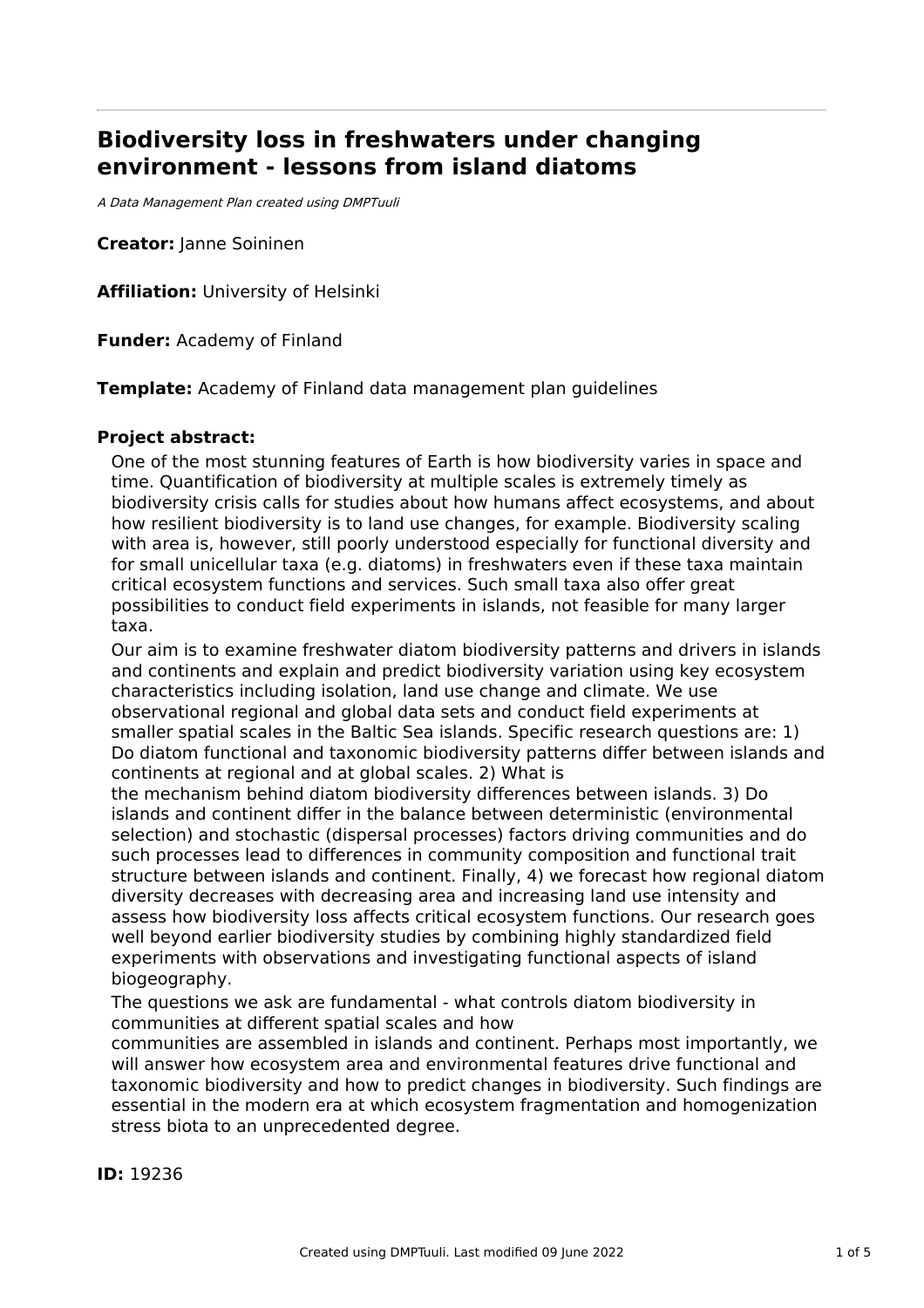**Start date:** 01-09-2022

**End date:** 30-08-2026

**Last modified:** 09-06-2022

**Grant number / URL:** 346812

# **Copyright information:**

The above plan creator(s) have agreed that others may use as much of the text of this plan as they would like in their own plans, and customise it as necessary. You do not need to credit the creator(s) as the source of the language used, but using any of the plan's text does not imply that the creator(s) endorse, or have any relationship to, your project or proposal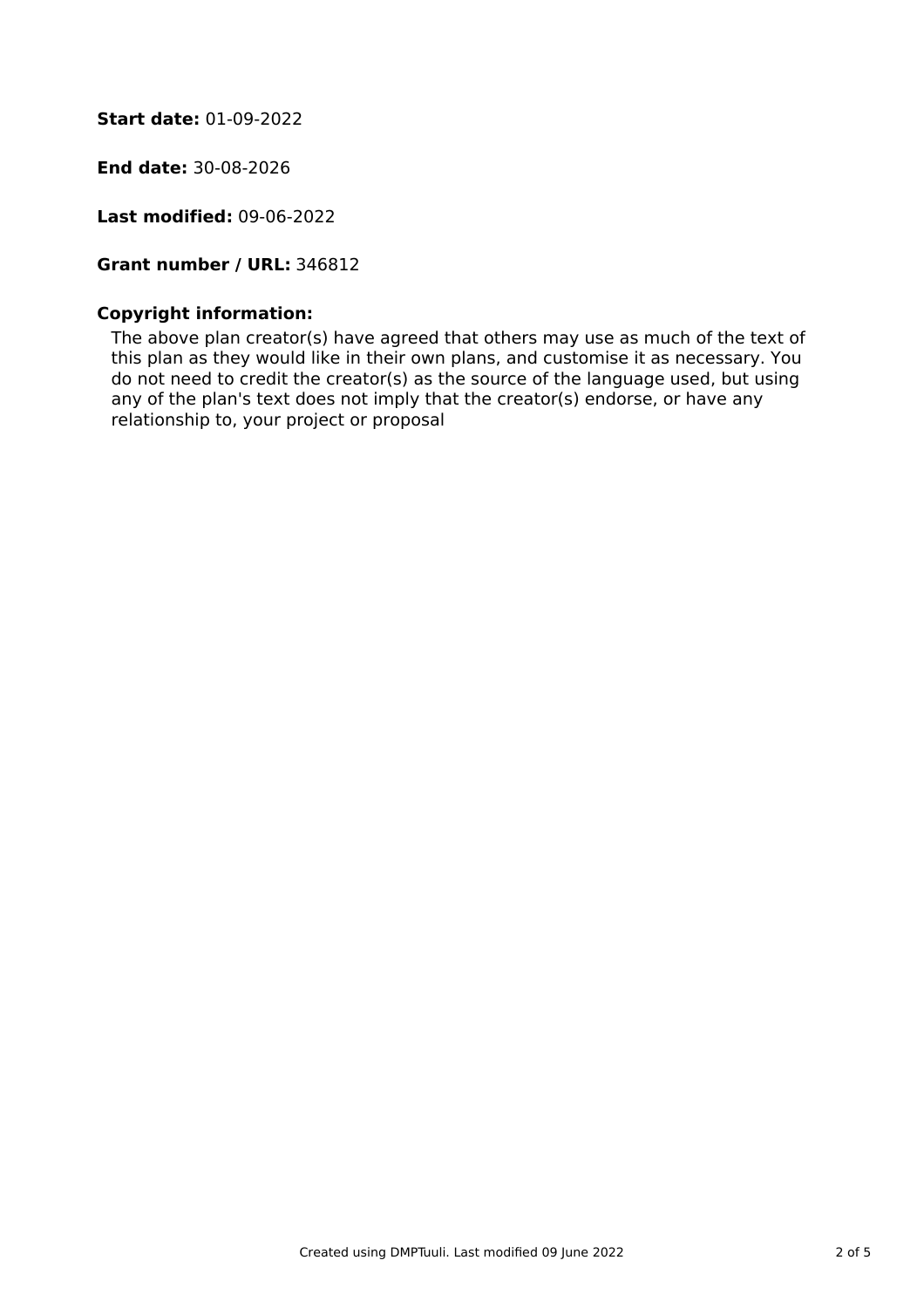# **Biodiversity loss in freshwaters under changing environment - lessons from island diatoms**

# **1. General description of data**

#### 1.1 What kinds of data is your research based on? What data will be collected, produced or reused? What **file formats will the data be in? Additionally, give a rough estimate of the size of the data produced/collected.**

Our project will assemble (i) quantitative data of diatoms (species occurrences and abundances) and trait data, (ii) water chemistry, climate, and land use data and (ii) quantitative data of ecosystem functioning and services in the study areas. Data will be collected in approximately 6000 study sites globally including five continents and 18 islands.

- We collect following data in the field and laboratory ourselves: Diatom data comprise species data (number of individuals per sample and species occurrence per sample) and trait data which include morphological traits such as cell size and cell dimensions and shape. Water chemistry data will include results of water chemistry analyses per each sample comprising variables such as total P, conductivity, water temperature and water pH. Ecosystem function data comprise measurement of productivity such as biomass of primary producers, here, benthic algae.
- Following data are collected from open sources: Land use data comprise relative proportions of different land use types (e.g. forest cover, agricultural land, wetland, urban areas) for each sampling site drawn from CORINE database (https://land.copernicus.eu/pan-european/corine-land-cover) and climate data (e.g. mean annual temperature and mean annual precipitation) are drawn from Worldclim database (www.worldclim.org).

Data will be in Excel format and will be 10-50 MB. The written R codes will be published in GitHub repository.

#### **1.2 How will the consistency and quality of data be controlled?**

Data management person (s) PI Janne Soininen and post-doctoral researchers will oversee the data consistency (e.g. units) and quality of the data. We will use SI units for water chemistry variables and use the newest taxonomic names for diatom species based on AlgaeBase database. Data will be continuously screened for possible outliers/errors.

# **2. Ethical and legal compliance**

#### **2.1 What legal issues are related to your data management? (For example, GDPR and other legislation affecting data processing.)**

No legal issues are expected. We do not except any data security, privacy and intellectual property restrictions. We do not collect data about humans, animals or e.g. protected plants.

#### **2.2 How will you manage the rights of the data you use, produce and share?**

As agreed with project partners and collaborators, we will not place any restrictions for the data usage and data which we collect and share within the project will be freely downloadable. The researchers transfer parallel rights to all the results achieved during the research to the University of Helsinki. Research data produced in this project will be open by CCO license and R codes MIT license.

### **3. Documentation and metadata**

3. How will you document your data in order to make the data findable, accessible, interoperable and re-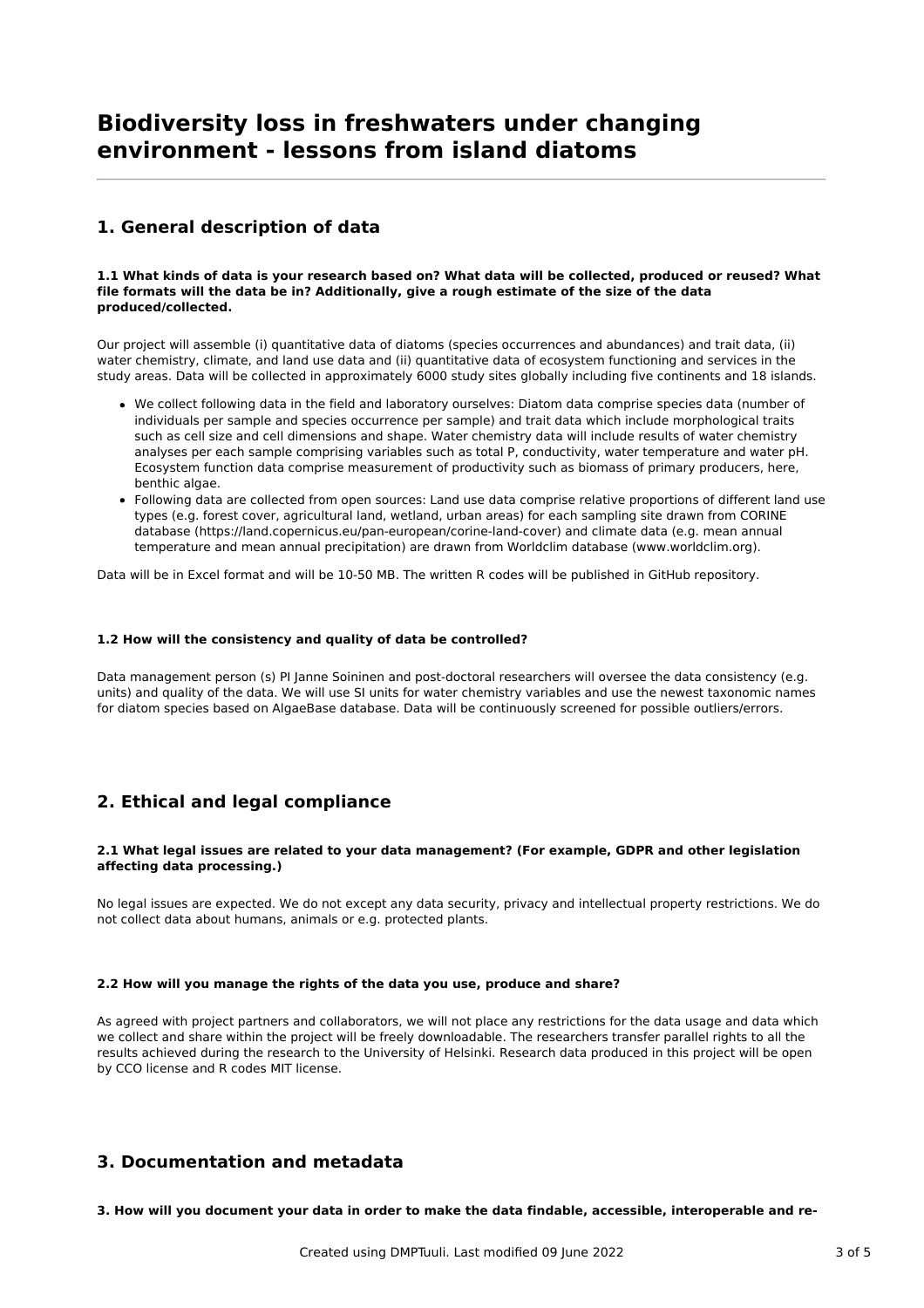#### **usable for you and others? What kind of metadata standards, README files or other documentation will you use to help others to understand and use your data?**

Before the data stored in IDA can be opened and used further, descriptive information of the data (that is, metadata such as title, descriptive details and other basic data information, keywords, field of science, sampling dates, spatial and temporal coverage, corresponding persons, and appropriate references) is linked with the data using the metadata tool Qvain (qvain.fairdata.fi). We use EML (Ecological Metadata Language) metadata standard, which is suitable for ecological data. We use following README file template to better understand and use of the data https://cornell.app.box.com/v/ReadmeTemplate

# **4. Storage and backup during the research project**

#### **4.1 Where will your data be stored, and how will the data be backed up?**

During the project, field and laboratory data will be stored in university network disc drives and cloud services such as Microsoft OneDrive at least monthly. Data will also be stored in Figshare repository. For published papers, data for each paper will be stored in Dryad repository.

#### **4.2 Who will be responsible for controlling access to your data, and how will secured access be controlled?**

PI Janne Soininen and post-doctoral researchers will be responsible for controlling access to data. During the project, all relevant data are shared among the project partners according to written and signed agreements in the beginning of the project and stored in cloud services such as OneDrive. The hired post-doctoral researchers will be mainly responsible for data management actions in practice.

# **5. Opening, publishing and archiving the data after the research project**

#### 5.1 What part of the data can be made openly available or published? Where and when will the data, or **its metadata, be made available?**

Prior to the end of the project, data and any other digital outputs will be stored into IDA storage service for a long-term use. The research datasets published with Qvain and IDA get persistent identifiers and landing pages in Etsin search tool (etsin.fairdata.fi). Data will also be stored in Figshare and Zenodo repositories and data for each research article in Dryad repository.

#### **5.2 Where will data with long-term value be archived, and for how long?**

Prior to the end of the project, data and any other digital outputs will be stored into IDA storage service for a long-term use for at least ten years. The research datasets published with Qvain and IDA get persistent identifiers and landing pages in Etsin search tool (etsin.fairdata.fi). This makes the dataset findable for others and enables re-use of the openly downloadable data and creating a scientific reference and relevant back-ups. Data will be stored also in Figshare repository.

# **6. Data management responsibilities and resources**

#### **6.1 Who (for example role, position, and institution) will be responsible for data management?**

PI Janne Soininen and hired post-doctoral researchers in University of Helsinki will be responsible for data